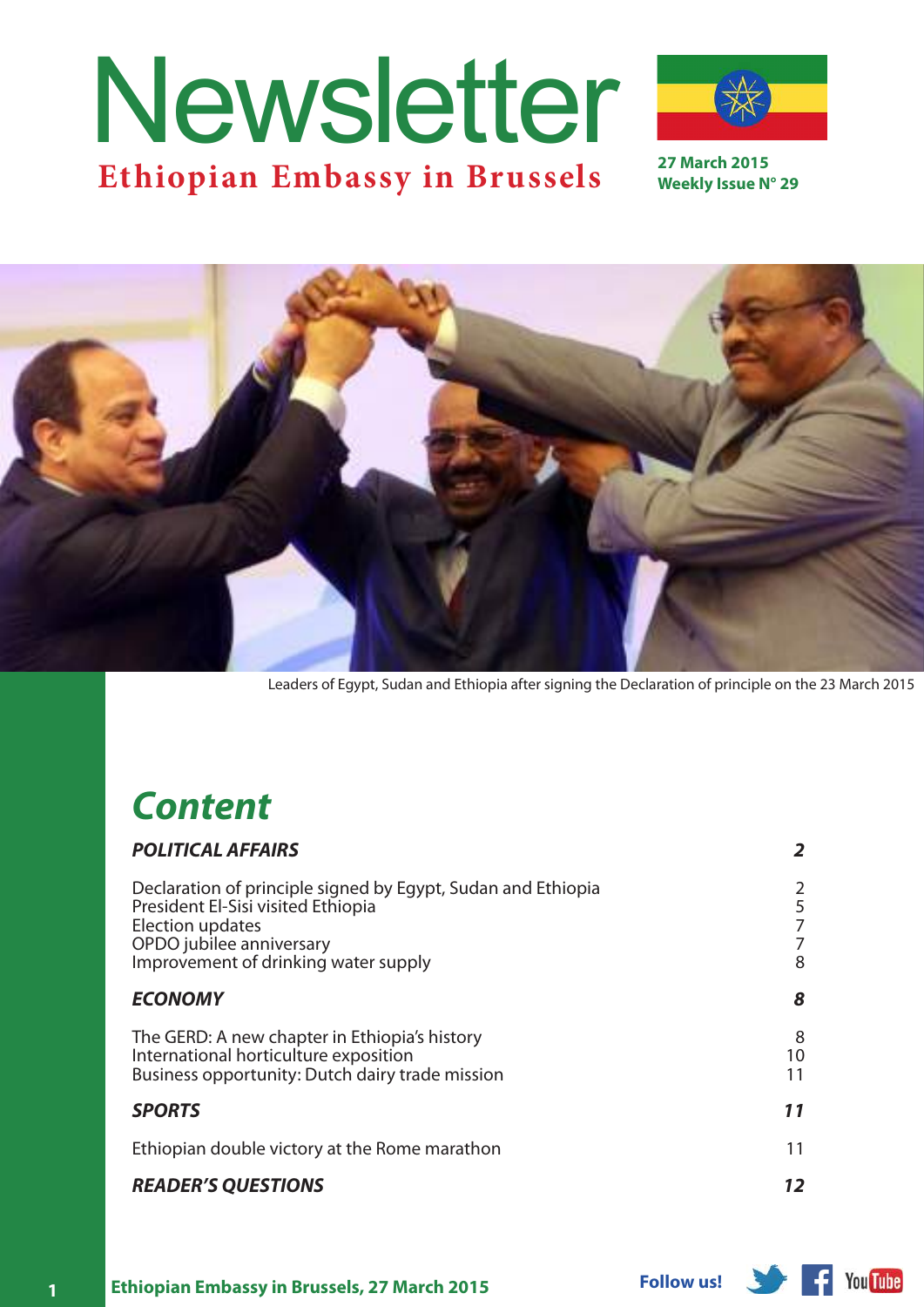## <span id="page-1-0"></span>**POLITICAL AFFAIRS**



## **Declaration of principle signed by Egypt, Ethiopia and Sudan**

On 23 March 2015, Egypt, Ethiopia and Sudan have signed in Khartoum a declaration of principle in a step to put an end to a fouryear dispute over Nile water sharing arrangements among Nile Basin countries. Ten principles are outlined in the document signed by the three countries.

The three leaders welcomed the agreement in speeches in Khartoum's Republican Palace, and watched a short film about the Grand Renaissance Dam that highlighted how it could benefit the region.

Prime Minister Hailemariam underlined that the

development to which riparian countries aspire in the basin could only be materialized through dialogue and continuous cooperation that ensures mutual benefit for all. Noting that the Nile is a matter of survival and prerequisite for the economic development of the Nile Basin countries, he stressed GERD is a project which catalyzes cooperation that

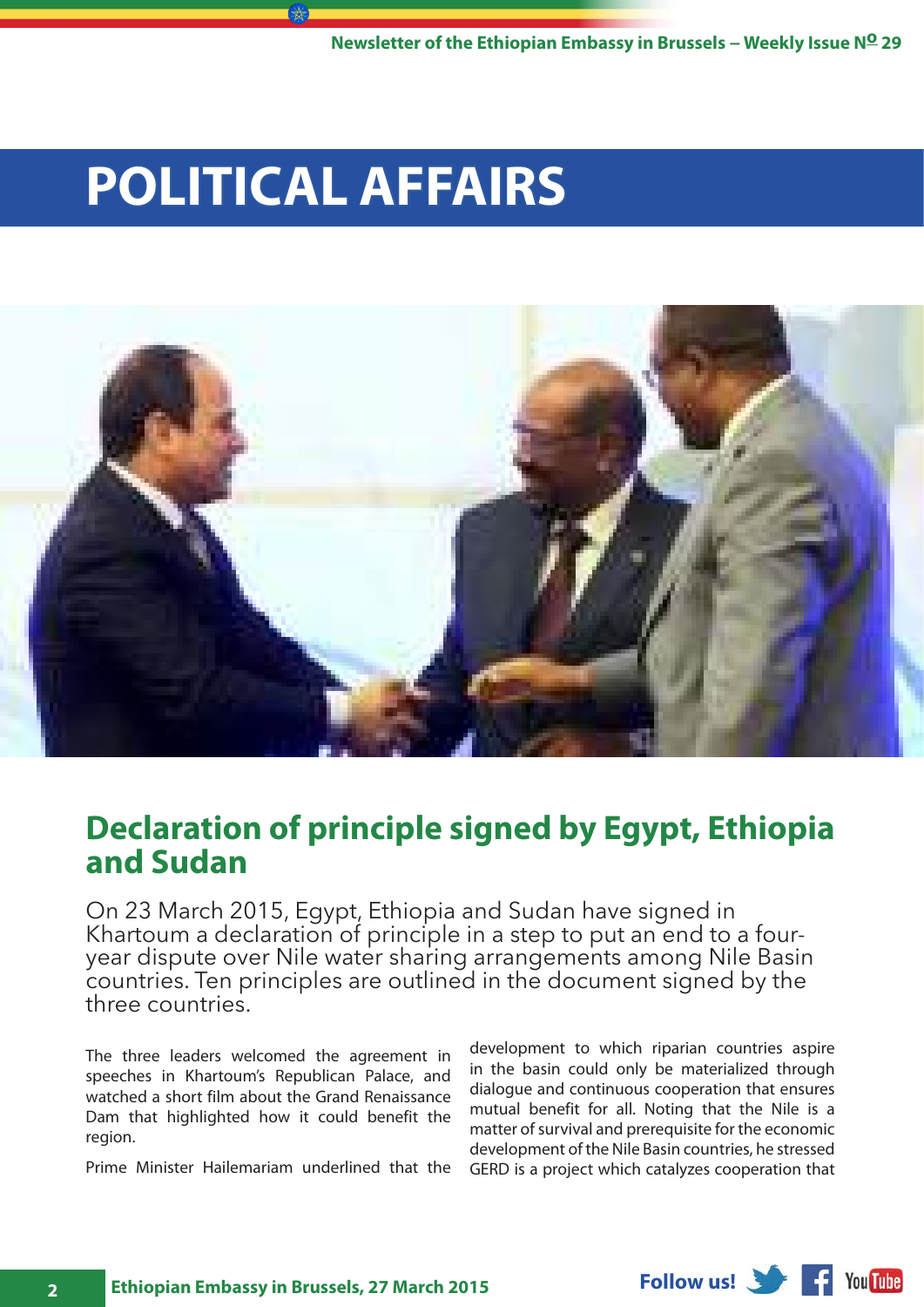can be a base for regional integration. Sudanese President Omar al-Bashir said Sudan understands and gives due attention to the necessity of cooperation and collaboration on Nile waters issue. There should be confidence and trust building mechanisms to realize development and peace in the Nile Basin. Egyptian President Abdel Fattah al-Sisi said Egypt does not stand against Ethiopia's right to develop and use its natural resources. "We have chosen to cooperate on any issue regarding to Nile waters", he said.

 $(\mathbb{R})$ 

The signing of the Declaration of Principles followed meetings of the Ministers of Foreign affairs and Water Resources of the three countries of the eastern Nile Basin, Sudan, Egypt and Ethiopia, hosted by the Sudan which produced a document to govern principles of cooperation between them over the Grand Ethiopian Renaissance Dam. The document aims to overcome concerns and issues that might affect the downstream states of Sudan and Egypt over the dam. The Declaration will also provide the basis for detailed agreements on the technical issues between the Eastern Nile Basin states on the benefits of the Grand Ethiopian Renaissance Dam.

In April 2011, Ethiopia began to build the 6,000 MW dam, which will be Africa's largest when completed in 2017. The project to construct the 1,780 meter long and 145 meter high dam will cost an estimated \$4.7 billion. Ethiopia remains fully committed to ensure fair, equitable and reasonable utilization of Nile waters for the mutual benefit of all Nile riparian countries.

#### *FULL TEXT OF THE DECLARATION*

**Agreement on Declaration of Principles between**

#### **The Arab Republic of Egypt,**

#### **The Federal Democratic Republic of Ethiopia**

#### **And**

#### **The Republic of the Sudan on the Grand Ethiopian Renaissance Dam Project (GERDP)**

#### *Preamble*

Mindful of the rising demand of the Arab Republic of Egypt, the Federal Democratic Republic of Ethiopia and the Republic of Sudan on their transboundary water resource, and cognizant of the significance of the River Nile as the source of livelihood and the significant resource to the development of the people of Egypt, Ethiopia and Sudan, the

three countries have committed to the following principles on the GERD:

#### *I - Principles of Cooperation*

To cooperate based on common understanding, mutual benefit, good faith, win- win and principles of international law.

To cooperate in understanding upstream and downstream water needs in its various aspects.

#### *II - Principle of Development, Regional Integration and Sustainability*

The Purpose of GERD is for power generation, to contribute to economic development, promotion of transboundary cooperation and regional integration through generation of sustainable and reliable clean energy supply.

#### *III - Principle Not to Cause Significant Harm*

The Three Countries shall take all appropriate measures to prevent the causing of significant harm in utilizing the Blue/Main Nile.

Where significant harm nevertheless is caused to one of the countries, the state whose use causes such harm shall, in the absence of agreement to such use, take all appropriate measures in consultations with the affected state to eliminate or mitigate such harm and, where appropriate, to discuss the question of compensation.

#### *IV - Principle of Equitable and Reasonable Utilization*

The Tree Countries shall utilize their shared water resources in their respective territories in an equitable and reasonable manner.

In ensuring their equitable and reasonable utilization, the Three Countries will take into account all the relevant guiding factors listed below, but not limited to the following outlined:

a. Geographic, hydrograpic, hydrological, climatic, ecological and other factors of a natural character;

b. The social and economic needs of the Basin States concerned;

c. The population dependent on the water resources in each Basin State;

d. The effects of the use or uses of the water resources in one Basin State on other Basin States;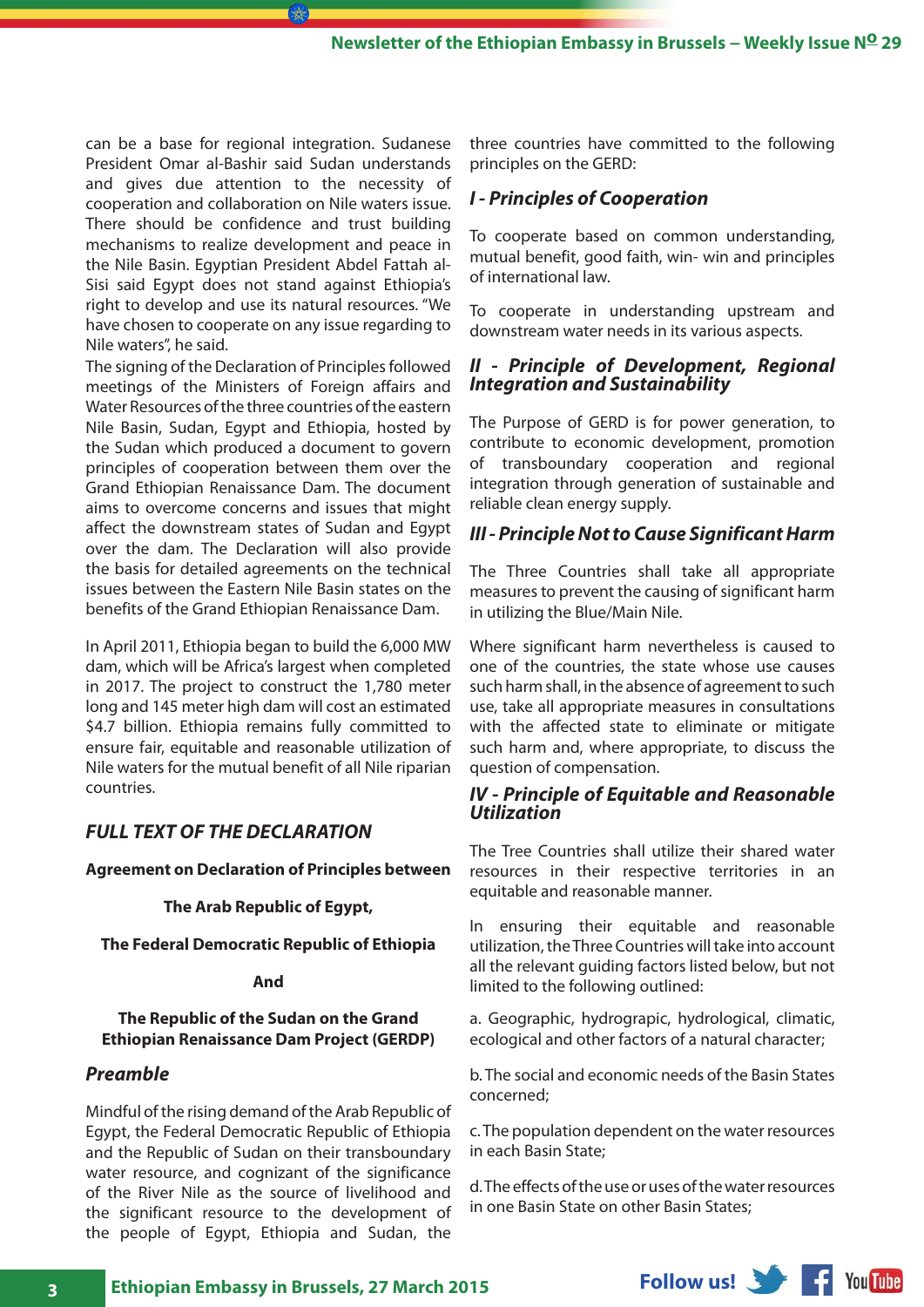e. Existing and potential uses of the water resources;

 $(\mathbb{R})$ 

f. Conservation, protection, development and economy of use of the water resources and the costs of measures taken to that effect;

g. The availability of alternatives, of comparable value, to a particular planned or existing use;

h. The contribution of each Basin State to the waters of the Nile River system;

i. The extent and proportion of the drainage area in the territory of each Basin State.

#### *V - Principle to cooperate on the First Filling and Operation of the Dam*

 To implement the recommendations of the International Panel of Experts (IPOE), respect the final outcomes of the Technical National Committee (TNC) Final Report on the joint studies recommended in the IPOE Final Report throughout the different phases of the project.

The Three Countries, in the spirit of cooperation, will utilize the final outcomes of the joint studies, to be conducted as per the recommendations of the IPoE Report and agreed upon by the TNC, to:

a. Agree on guidelines and rules on the first filling of GERD which shall cover all different scenarios, in parallel with the construction of GERD.

b. Agree on guidelines and rules for the annual operation of GERD, which the owner of the dam may adjust from time to time.

c. Inform the downstream countries of any unforeseen or urgent circumstances requiring adjustments in the operation of GERD.

To sustain cooperation and coordination on the annual operation of GERD with downstream reservoirs, the three countries, through the line ministries responsible for water, shall set up an appropriate coordination mechanism among them.

The time line for conducting the above mentioned process shall be 15 months from the inception of

the two studies recommended by the IPoE.

#### *VI - Principle of Confidence Building*

Priority will be given to downstream countries to purchase power generated from GERD.

#### *VII - Principle of Exchange of Information and Data*

Egypt, Ethiopia, and Sudan shall provide data and information needed for the conduct of the TNC joint studies in good faith and in a timely manner.

#### *VIII - Principle of Dam Safety*

The Three Countries appreciate the efforts undertaken thus far by Ethiopia in implementing the IPoE recommendations pertinent to the GERD safety.

Ethiopia shall in good faith continue the full implementation of the Dam safety recommendations as per the IPoE report.

#### *IX - Principle of Sovereignty and Territorial Integrity*

The Three Countries shall cooperate on the basis of sovereign equality, territorial integrity, mutual benefit and good faith in order to attain optimal utilization and adequate protection of the River.

#### *X - Principle of Peaceful Settlement of Disputes*

The Three Countries will settle disputes, arising out of the interpretation or implementation of this agreement, amicably through consultation or negotiation in accordance with the principle of good faith. If the Parties are unable to resolve the dispute thorough consultation or negotiation, they may jointly request for conciliation, mediation or refer the matter for the consideration of the Heads of State/Heads of Government.

This agreement on Declaration of Principles is signed in Khartoum, Sudan, on the 23 of March, 2015, by the Arab Republic of Egypt, The Federal Democratic Republic of Ethiopia and the Republic of Sudan.

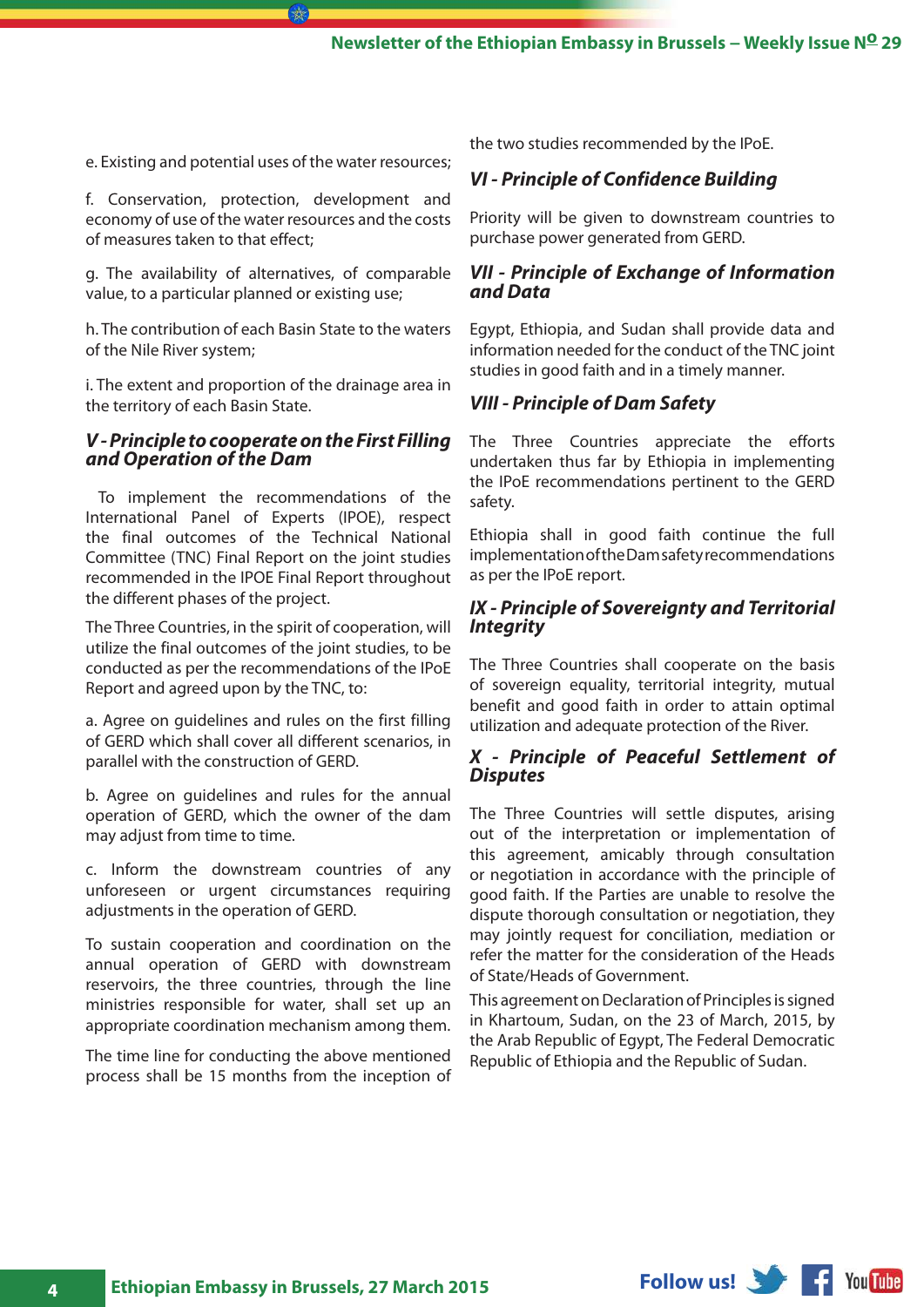### <span id="page-4-0"></span>**President El-Sisi visited Ethiopia**

For the first time in three decades, an Egyptian leader paid an official visit to Ethiopia. During his three-day stay, Egyptian President al-Sisi met with Ethiopia's President Mulatu Teshome and Prime Minister Hailemariam Desalegn. He also delivered a speech to the House of People's representatives.

President Dr Mulatu Teshome welcomed President Abdel Fattah al-Sisi of the Arab Republic of Egypt at the National Palace on Tuesday. During their discussions, President Dr. Mulatu expressed his appreciation of the effort Egypt is making to deepen

desire to transform relations into a state of trust and confidence. President Dr. Mulatu stressed that Ethiopia was constructing the GERD purely for power generation, that the country was committed to a green development which would be beneficial



Egyptian President al-Sisi with Ethiopian Prime Minister Hailemariam

the relationship between the two sisterly countries of Ethiopia and Egypt, both in general and over the issue of ensuring equitable water utilization. President al-Sisi emphasized that the Egyptian people had open minds and hearts, not just because of their historic ties and close cultural relations with the people of Ethiopia but also because of their

for all, Egypt, Sudan and Ethiopia.

The Ethiopian President further pointed out Ethiopia was concentrating on the fight against poverty and on enhancing sustainable development. Elements of this included reversing deforestation and enriching the flow of water. He underlined that Ethiopia's processes of industrialization and green

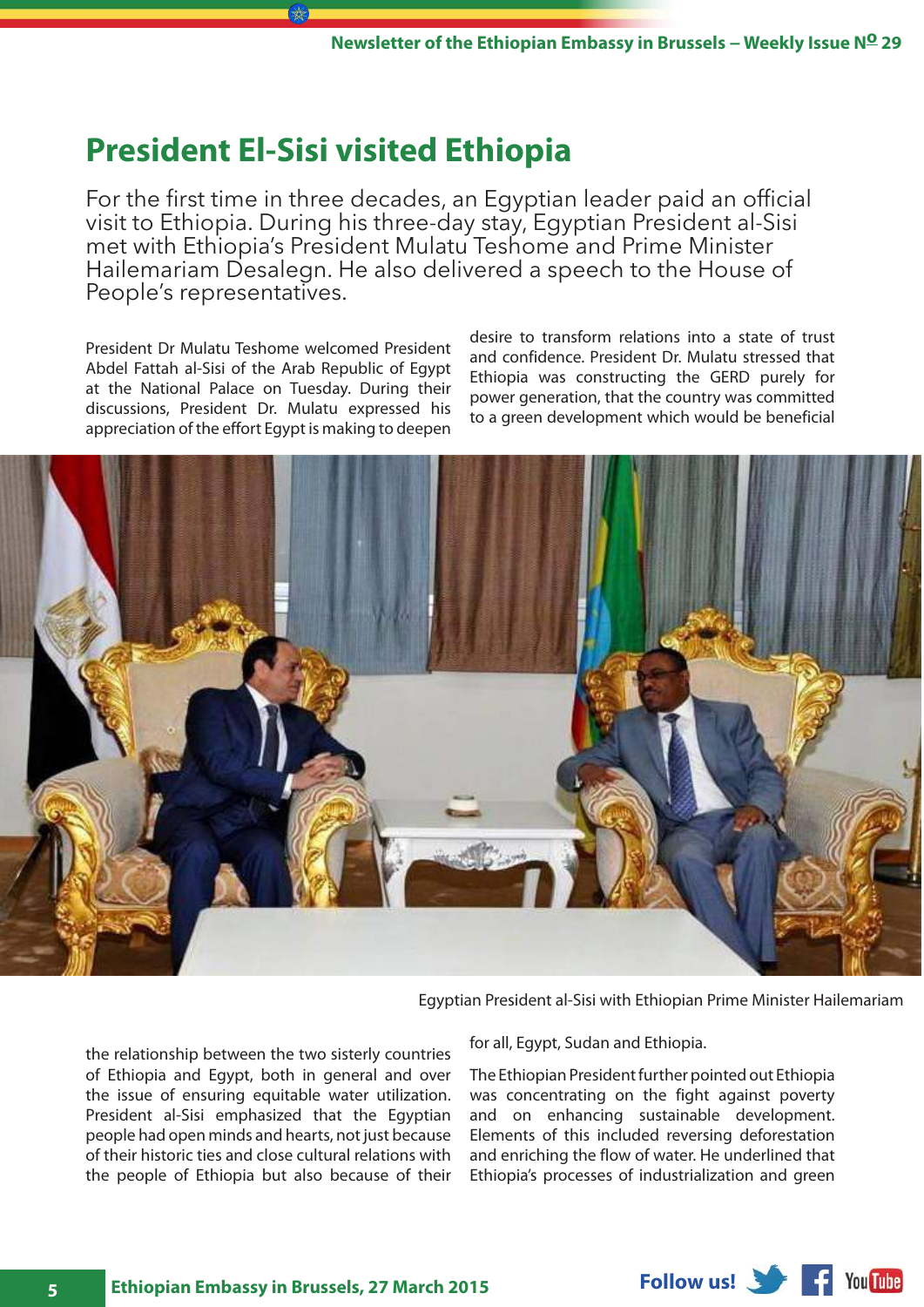development would in fact contribute to Egypt's share of the water of the Nile.

President Al-Sisi welcomed President Mulatu's comments and the reassurance of Ethiopia's commitment to mutual benefits. He said Egypt had a clear and reiterated stance: it supported Ethiopia's development and was ready for cooperation. He welcomed the signing of the Declaration of Principles and stressed that the most important is to advance all agreements into binding legacies for future generations, promoting integrity, and implementing the common commitment and determination on the ground. President al-Sisi further said the Nile water and the GERD should not be the limit of cooperation. Ethiopian and Egypt should strengthen this in all fields to provide both sides with mutual prosperity.

During his meeting with the Egyptian President, Ethiopian Prime Minister Hailemariam said that Egyptian investors should seize the opportunity to grow their investments in Ethiopia. Ethiopia's Ambassador to Egypt, Mahmoud Dirir, who attended the meeting quoted the Prime Minster saying that the government of Ethiopia is ready to provide all the necessary support to Egyptian investors. Egyptian President al-Sisi said on his part Ethiopia and Egypt have a longstanding political relation and further want to strengthen trade and investment relations. The two leaders also addressed measures to tackle the spread of religious extremism in the region.

While meeting with the Ethiopian public diplomacy delegation, the Egyptian President called on the delegates to enhance relations between

Ethiopia and Egypt to greater heights. He urged for cooperation in implementing the declaration of principles signed on Monday in Khartoum, and noted that an intensive diplomatic approach is needed to win people's hearts and minds. He invited two members of the delegation to set up permanent offices in Cairo to this effect. He added that the Egyptian people does not oppose to Ethiopia's development and vice versa. President al-Sisi underscored the need to clarify misconceptions in the public to boost mutual cooperation.

In front of the House of People's Representatives, the Egyptian President delivered a warm speech which was received by a standing ovation of MPs. The Egyptian President reiterated the need for Egypt and Ethiopia to cooperate and jointly promote trade and development between the two countries. "From the onset of our civilizations, we have drunk and shared the waters of the Nile. The river has been passing through the veins of generations of Egyptians and Ethiopians as blood", he said. President al-Sisi remarked that the agreement on the declaration of principles should be implemented without delays and that concrete actions are needed to further strengthen trust and confidence between Egypt, Sudan and Ethiopia. "Let's not dwell in the past, we have chosen to move forward together, based on a relationship founded on trust", he said.

President al-Sisi's visit, the first visit of an Egyptian President to Ethiopia in 30 years, is the result of the growing trust among the two countries, according to Ethiopia's Foreign Minister Dr Tedros Adhanom. Saying Ethiopia is keen to boost bilateral ties with Egypt, the Foreign Minister stressed the need for similar visits by both sides to strengthen relationships.

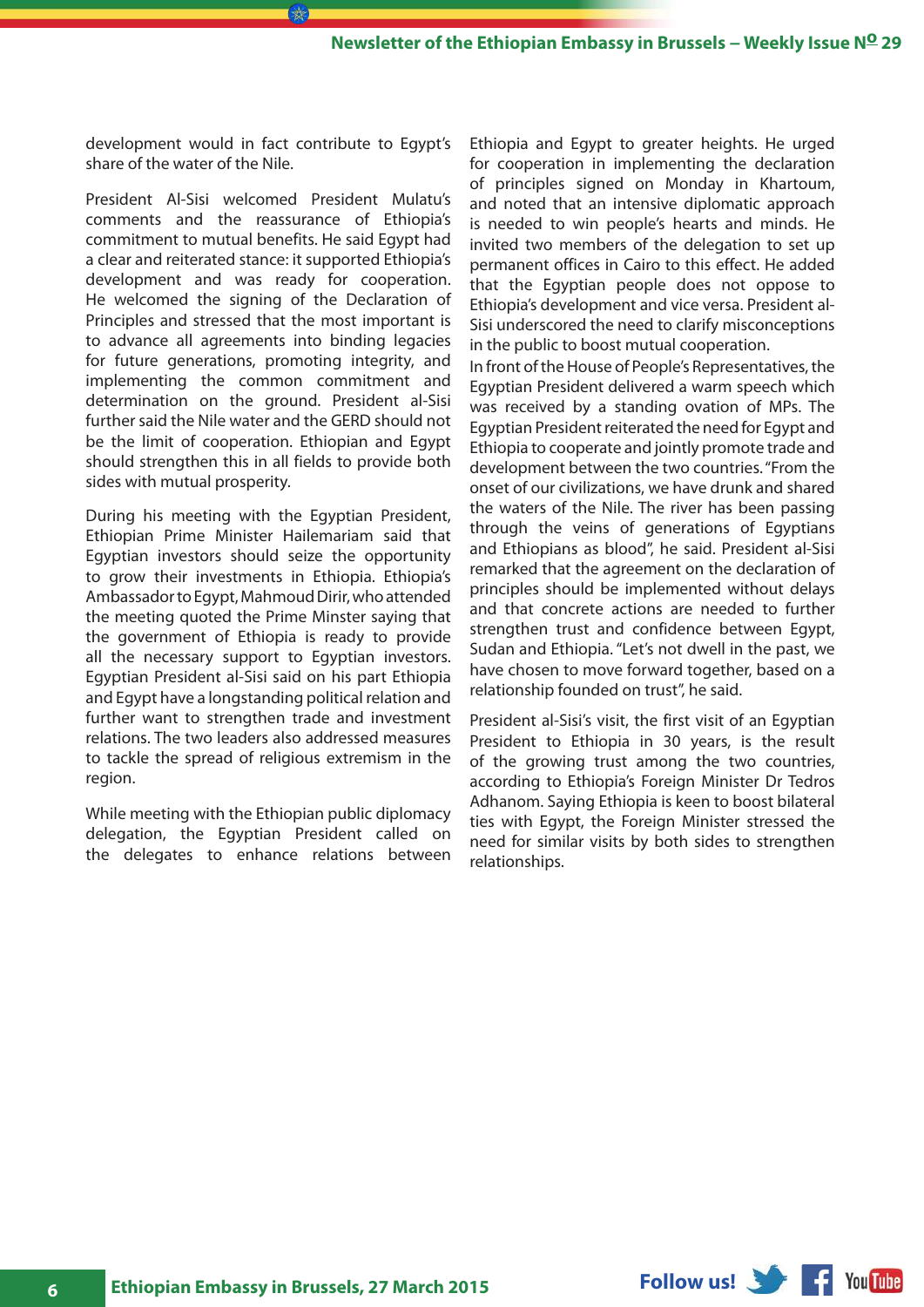## <span id="page-6-0"></span>**Election updates**

Regular voters registration closed on 21 February 2015, with a total voters registration of over 34.8 million. In March, further special voters registration facilities were established for those people who are living far from their vicinity due to service duty in Ethiopia.



Over 177,000 people at the Grand Ethiopian Renaissance Dam (GERD), 34 universities and military camps have already registered in March to cast their vote. In just three days, over 3,000 students of Addis Ababa University have secured voter's ID cards. The students obtained the IDs from the 20 special polling stations established in the nine faculties of the University. More than 15,000 students of the University are expected to get registered in the voter registration that will remain open until 29 March 2015.

## **OPDO jubilee anniversary**

The Embassy of Ethiopia in Brussels colorfully celebrated Oromo People's Democratic Organization jubilee anniversary

The anniversary of the Oromo People's Democratic Organization has been colorfully celebrated at the Ethiopian Embassy in Brussels on Thursday 27th of March 2015. At this occasion, H.E. Teshome Toga delivered a speech, in which he described the struggle of the OPDO for equality, justice and

democracy in Ethiopia. He admired the courage and perseverance of the OPDO members, who had a major importance in bringing Ethiopia on the path of democracy and development. Other staff members also expressed their gratitude and then a cake and drinks were shared in a festive atmosphere.





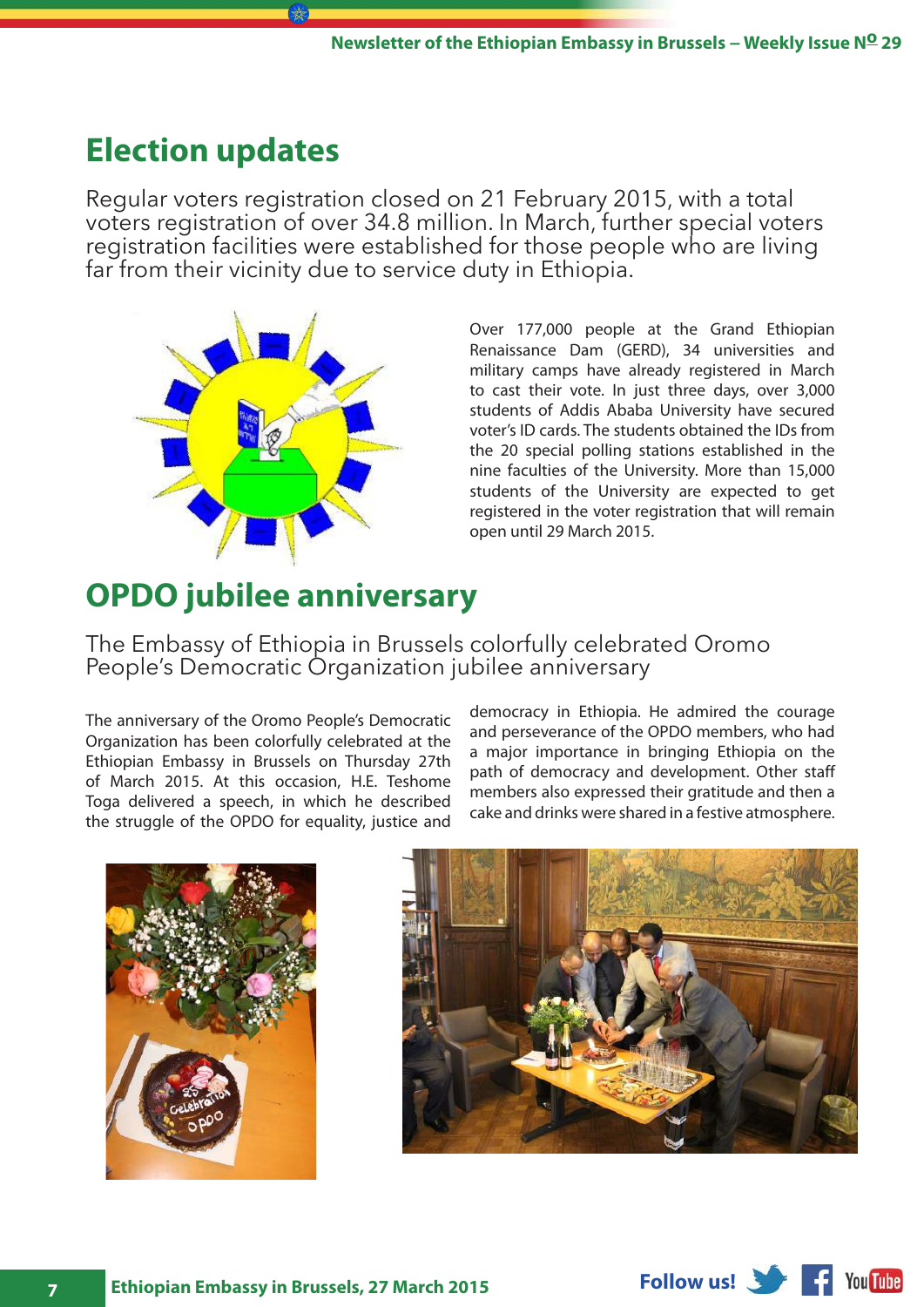### <span id="page-7-0"></span>**Improvement of drinking water supply**

According to UNICEF, Ethiopia reached the water goal 7c of the Millennium Development Goals (MDGs): 57 percent of the country's population now is drinking water from an improved water supply.

This achievement helped Ethiopia to greatly improve the health of many women and children and contributed to cut under-five mortality rate by two-thirds and significantly reduce child stunting. In the base year of the MDGs (1990), only 6.9 million Ethiopians accessed improved water supplies. Since then, Ethiopia managed to improve the water access for 55 million people.

Still according to the UN body, government leadership and strong policy instrument played a major role in achieving this goal, along with persistent donor investment. A total of US\$ 2 billion has been invested by the Government, development partners, NGOs and the private sector in water supply since 1990.

To further improve water access, Ethiopia has developed a program to ensure that all the remaining people in the country receive access to water supply by 2020. The plan has a budget of USD 2.4 billion and involves the collective contribution of public, private, NGO and donor investments.

Watch the interview of Dr Samuel Godfrey, from UNICEF Ethiopia https://youtu.be/174jymZ3rX4

## **ECONOMY**

## **The GERD: A new chapter in Ethiopia's history**

This April, the 4th anniversary of the launching of the Grand Ethiopian Renaissance Dam (GERD) will be celebrated after achieving 41 percent of the Dam's construction. Built on the Blue Nile, which originates in Ethiopia and provides 85% of the Nile waters, the project will satisfy the growing energy demand of the Ethiopian economy and will play a decisive role in the regional integration among Nile riparian countries. In fact, the 4th year anniversary of the dam construction will take place weeks after an agreement in principle was signed between Egypt, Ethiopia and the Sudan.

#### *A cornerstone in Ethiopia's development*

The GERD hydropower project is at the center of Ethiopia's development strategy and will be vital to achieve the status of middle income country

by 2025. The construction of this flagship project started in 2011, and is expected to be completed by 2017. Its total cost is estimated at USD 4.7 billion, and it is entirely funded by the Ethiopian Government

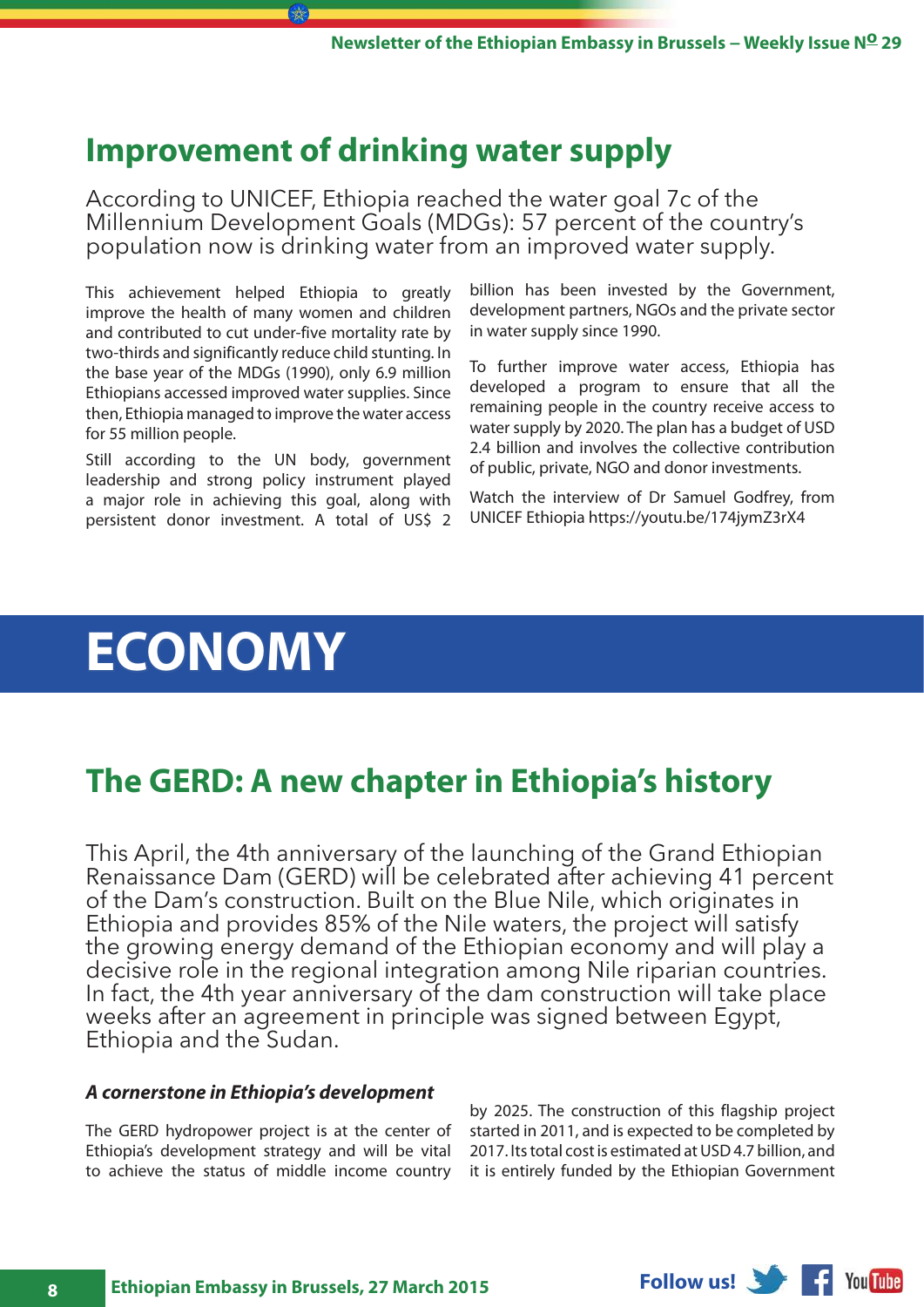and the Ethiopian population. The construction is carried out by the Italian firm Salini Impregilo, and the French company Alstom has also been entrusted with the supply of turbines and generators.

First and foremost, the Grand Ethiopian Renaissance Dam will provide cheap and abundant electricity to the booming manufacturing sector of a country in which the electricity demand is growing by about 30 percent each year. Combined with a vast, cheap and trainable labour force, robust infrastructure development, political stability and a strategic location, this energy achievement will considerably boost the manufacturing capacity of 4 nuclear reactors. By next year, two turbines of the dam will start to generate about 750 MW of electricity.

Apart from power generation, advantages of the dam for downstream countries include: avoiding flood and excessive sediments and maintaining a regular and sustainable flow of water. The dam will be capable of handling a flood of 19,370 cubic meters per second. By creating a lake twice the size Lake Tana, it will provide immense opportunities for local communities through fishing and tourism potential.

Ethiopia has a hydropower potential of 45,000 MW,



and attractiveness of Ethiopia. Furthermore, this new electricity production facility will enable Ethiopia to export cheap electricity to neighboring countries. This will have a positive effect on regional integration and development.

The completion of the Grand Renaissance dam will change the face of East African power infrastructure. It will be the largest dam on the continent: 1,780 meter long and 145 meter high. Upon completion, it is estimated to have the potential to generate 6,000 MW, which is equivalent to the combined power

which remains largely untapped until today. The country however has already planned and achieved the construction of several other hydropower facilities. Plants constructed in the last ten years include Tekeze (300 MW, completed in 2009), Gilgel Gibe II (420 MW, completed in 2010) and Tana Belese (460 MW). Gilgel Gibe III (1,970 MW) is 89% complete and is scheduled to begin generating power later this year.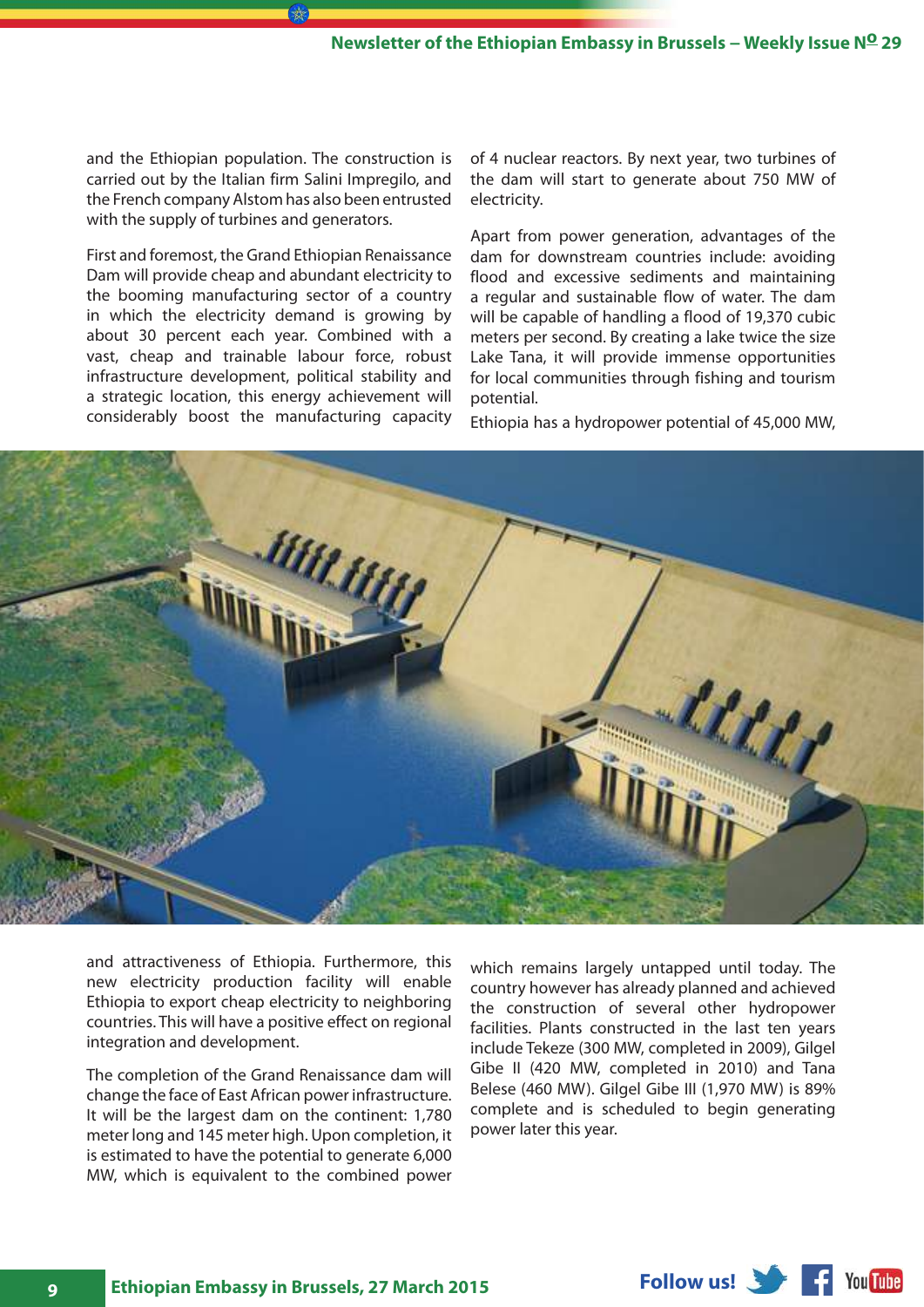#### <span id="page-9-0"></span>*Regional cooperation*

Ethiopia took the initiative to establish an international panel of experts from the three riparian countries and other experts from other countries, to study the impact of the dam on the downstream countries. The findings of the panel of experts concluded that the dam will not have a significant impact on the downstream countries. Despite these results, Egypt raised concern about its water shares. Accordingly, Tripartite ministerial meetings were organized between Egyptian, Ethiopian and Sudanese representatives at ministerial level, in order guarantee a strong and continued dialogue. In this framework, it was agreed that a Tripartite technical committee was to meet regularly to assess technical aspects of the project. Among other prerogatives, the Tripartite technical committee has the mission to choose an international firm which will conduct a study on the environmental and human consequences of the dam. This study will be commissioned by the three countries and the results be binding.

r A⊱

A major step towards more regional cooperation around the dam was taken on 23 March 2015 in Khartoum, when the leaders of Egypt, Ethiopia and Sudan have signed a declaration of principe on Ethiopia's Grand Renaissance dam project. "We could cooperate and accomplish great things or disagree and hurt each other… we have chosen to cooperate," the Egyptian President El-Sisi stated at this occasion. On his side, Ethiopia's Prime Minister Hailemariam Desalegn stressed that the Renaissance Dam will not cause any significant harm to the Egyptian people: Egypt and the rest of the Nile Basin countries are one family, he said.

The Nile Basin Initiative, a regional organization founded in 1999 aiming at improving the dialogue around questions concerning the Nile, congratulated the three countries for this achievement.

The last developments around the Ethiopian Grand Renaissance Dam show that Ethiopia is on a good way to make one dream come true: accelerating its development to eradicate poverty, attain economical well-being and reach the status of a middle-income country by 2025. This hydroelectric project will massively contribute to these goals. This is why the Government of Ethiopia and the people of Ethiopia are so committed to support the realization of this project, and will colorfully celebrate the 4th anniversary since the start of the construction next month.

### **International horticulture exposition**

The 6th international horticulture exposition was organized from the 25th to the 28th of March 2015 in Addis Ababa. One hundred and five foreign and domestic companies took part in the event.

Companies from Kenya, China, Turkey, Germany, Sweden, the Netherlands, Belgium, and others from the Middle East and Asia displayed their products. Buyers from Russia, Germany, Sweden, the Middle East and other countries also attended.

Speaking on the opening, Prime Minister Hailemariam said Ethiopia has become a center of attraction for Foreign Direct Investment (FDI) in horticulture development. International companies are attracted to Ethiopia because of the favorable conditions in terms of agro-ecology, investment environment and proximity to Europe and Middle East. The revenue generated from this sector reached 245 million USD in 2013/14 and created 180,000 job opportunities.

Horticulture development is among the sectors

which have been given top priority in the fiveyear Growth and Transformation Plan. To this end, the government has been extending support for the private sector engaged in this development. "By working closely with existing investors as well as new comers joining the sector, we are therefore hopeful to register improved export performances both in the floriculture, fruit and vegetables areas in the years to come" the Prime Minister said in his speech.

Favorable climate, availability of land and the incentives package provided by the Government have all contributed to the phenomenal and successful growth of the horticulture sector in Ethiopia, which includes flowers, cuttings, ornamental plants, fruits, vegetables and herbs.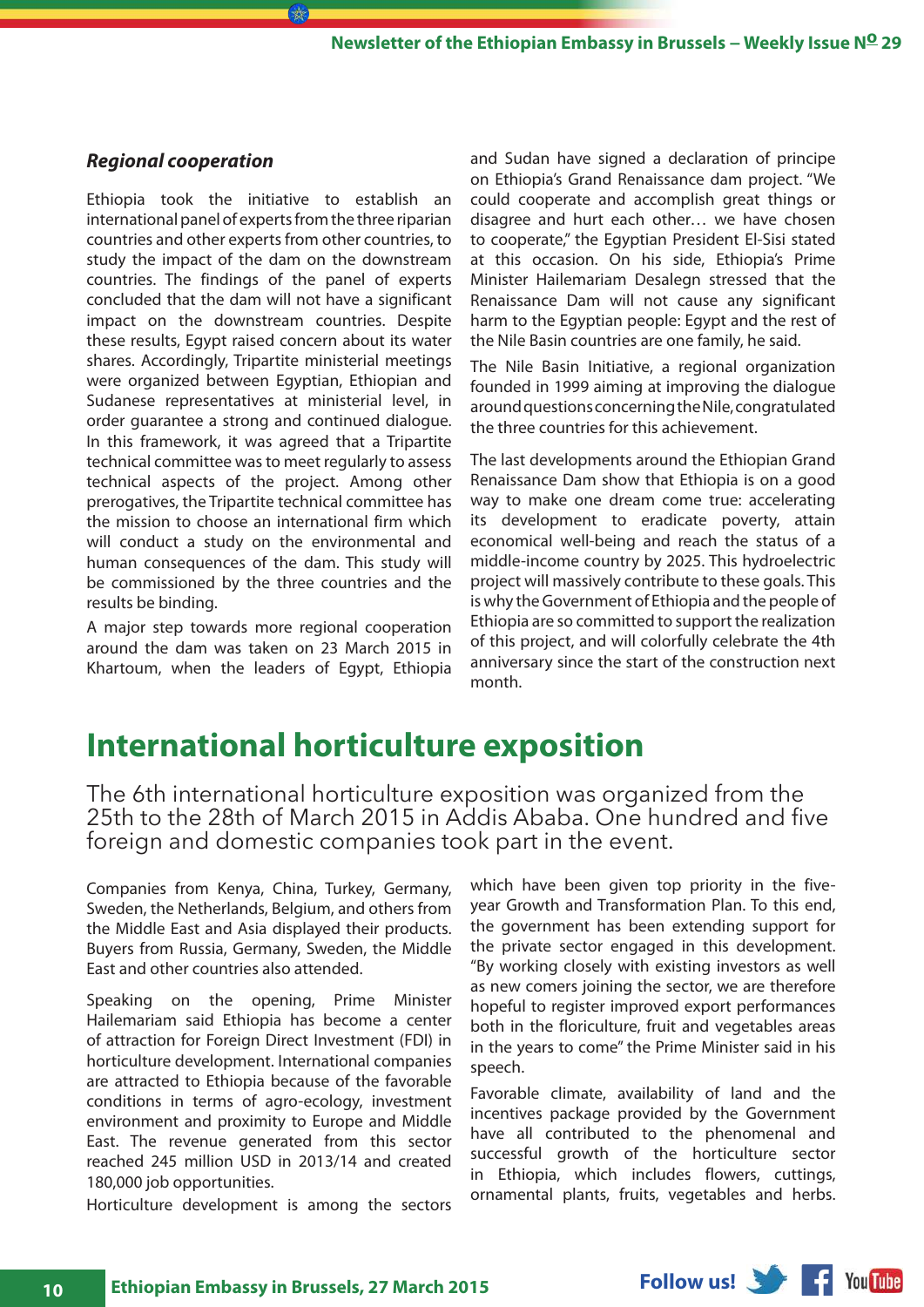<span id="page-10-0"></span>The total value of horticultural exports passed from USD 28 million in 2004/05 to USD 245 in 2013/2014. Floriculture development in particular has been a success, as the value of exports passed from USD 12 million in 2004/05 to USD 212 million in 2012/13. The country is now the second largest flower producer and exporter in Africa next to Kenya. The majority of the production is roses (estimated at 80 percent), and the country is noted for high quality, long stems, large buds and vibrant color.

Besides the natural gift it is endowed with, Ethiopia is close to the markets of Europe and the Middle East and has good freight links to all major and emerging markets including Western Europe, the Middle and Far East, Russian and the USA.

## **Business opportunity: Dutch dairy trade mission**

The Netherlands-African Business Council (NABC) organizes a dairy trade mission for Dutch companies to Ethiopia from the 26th of April until the 1st of May 2015.

The mission focuses among others on quality testing, milk processing, packaging, cooling and logistics, as well as distribution. This mission includes bilateral tailor-made meetings and visits, matchmaking sessions and at the end, a celebration of King's Day at the Royal Dutch Embassy in Addis Ababa. Among other events, a Dairy Platform Meeting with key stakeholders will give a chance to discuss current

challenges and opportunities in the sector. This platform will be opened by H.E. Ethiopian State Minister Dr. Mebratu Meles. Dutch companies in the sector are cordially invited to join this mission and explore trade and investment opportunities in Ethiopia. Registrations are possible until the 1st of April 2015.

More information and registration: http://ethio.be/1Gl2VJt

## **SPORTS**

### **Ethiopian double victory at the Rome marathon**

Ethiopian runners took both the men's and the women's titles at the 21st edition of the Acea Rome Marathon, with Abebe Negewo Degefa and Meseret Kitata Tolwalk winning in 2:12:23 and 2:30:25 respectively last Sunday 22 March 2015.

"We picked up the pace in the first half of the race. In the second half I felt heavy legs because of cramps. There was no more energy left in the legs, the rain and slippery cobblestones took their toll," said Negewo Degefa after the race.

The women's race saw an Ethiopian trio of Kitata Torwalk, Alemu Ourge Mokonnin and Alem Fikre Kifle set the pace in the first half of the race. Unlike the men's race where the pace dropped in the second half, the three leaders kept a regular pace